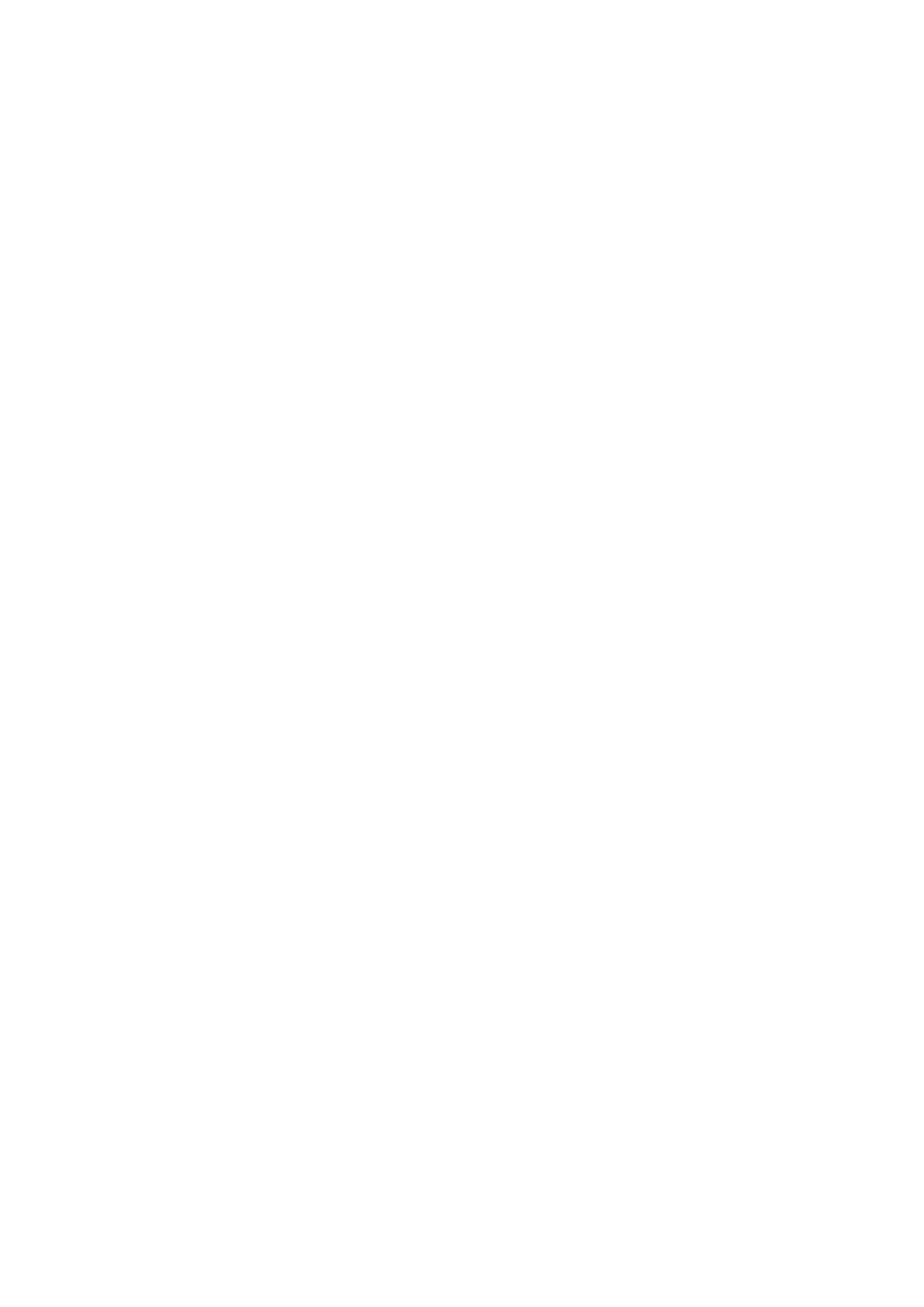# **TABLE OF CONTENTS**

| Independent Auditor's Report<br>Scope of Audit                                                                                                                                                                                                                                                                                                                                                                                                                                  | 1<br>$\overline{2}$                                                                                          |
|---------------------------------------------------------------------------------------------------------------------------------------------------------------------------------------------------------------------------------------------------------------------------------------------------------------------------------------------------------------------------------------------------------------------------------------------------------------------------------|--------------------------------------------------------------------------------------------------------------|
| <b>Administrative Practices and Procedures</b><br>Insurance<br><b>Official Bonds</b><br><b>Tuition Charges</b>                                                                                                                                                                                                                                                                                                                                                                  | $\overline{2}$<br>$\overline{\mathbf{c}}$<br>$\overline{2}$                                                  |
| Financial Planning, Accounting and Reporting<br><b>Examination of Claims</b><br><b>Payroll Accounts</b><br><b>Position Control Roster</b><br>Reserve for Encumbrances and Accounts Payable<br><b>Classification of Expenditures</b><br><b>Board Secretary's Records</b><br><b>Treasurer's Records</b><br>Elementary and Secondary Education Act as Amended by the<br>Every Student Succeeds Act (ESSA)<br>Other Special Federal and/or State Projects<br>T.P.A.F. Reimbursement | $\overline{2}$<br>$\overline{2}$<br>3<br>3<br>3<br>3<br>3<br>3<br>$3 - 4$<br>4                               |
| <b>School Purchasing Programs</b><br>Contracts and Agreements Requiring Advertisement for Bids                                                                                                                                                                                                                                                                                                                                                                                  | 4-5                                                                                                          |
| <b>School Food Service</b><br><b>Student Body Activities</b><br>Application for State School Aid<br><b>Pupil Transportation</b><br><b>Facilities and Capital Assets</b><br>Testing for Lead of All Drinking Water in Educational Facilities<br>Follow-Up on Prior Year's Audit Finding<br>Recommendations<br><b>Schedule of Meal Count Activity</b><br><b>Net Cash Resources</b><br>Application for State School Aid Summary Enrollment<br><b>Excess Surplus Calculation</b>    | $6 - 7$<br>$\overline{7}$<br>$\overline{7}$<br>8<br>8<br>8<br>8<br>9<br>N/A<br>N/A<br>$10 - 12$<br>$13 - 14$ |

Tax ID Number 22-6001692

**Page**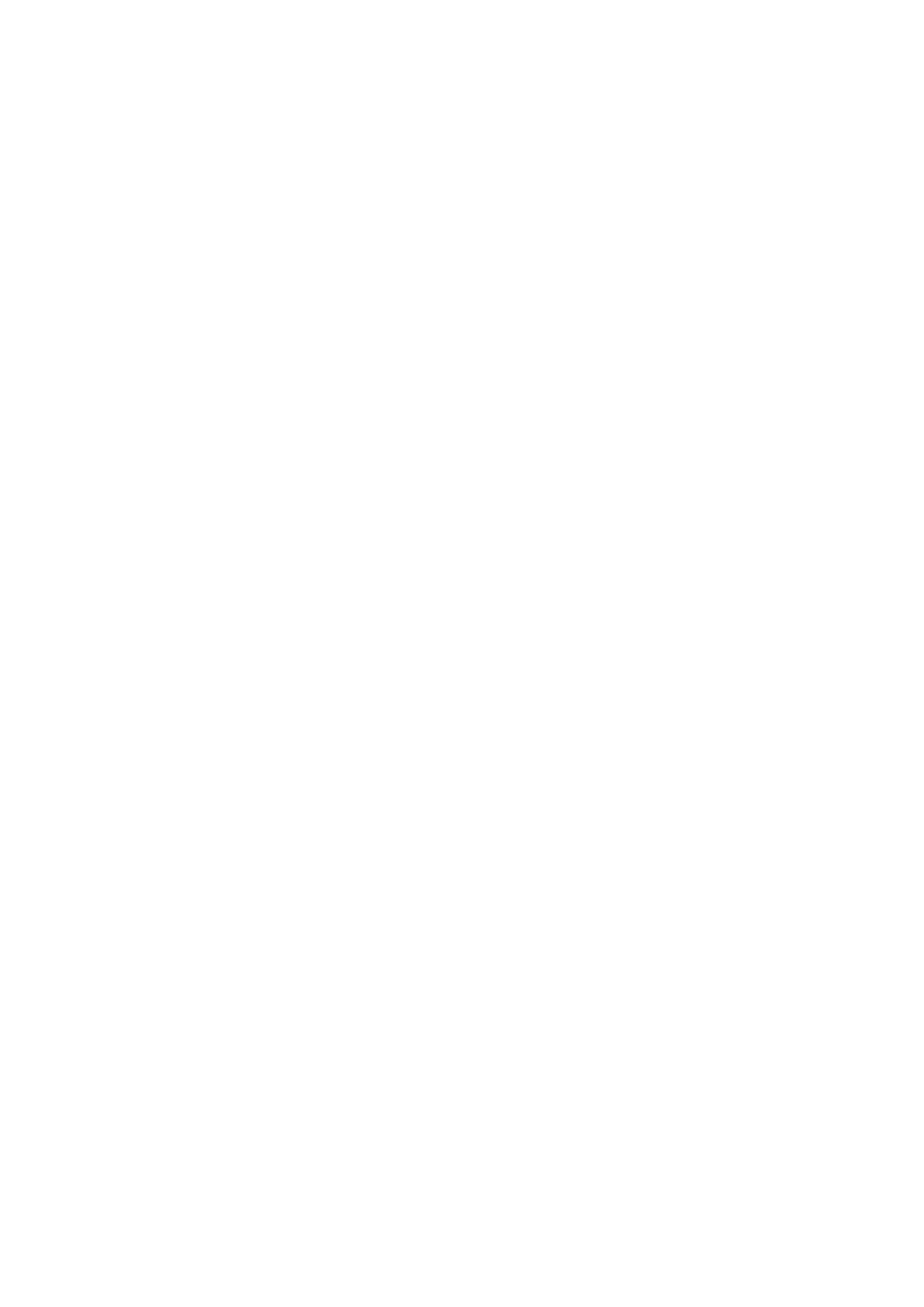

**308 East Broad Street, Westfield, New Jersey 07090-2122**

**Telephone 908- 789-9300 Fax 908- 789-8535**

**E-mail info@scnco.com**

#### **INDEPENDENT AUDITOR'S REPORT**

Honorable President and Members of the Board of Education Bridgewater-Raritan Regional School District 836 Newmans Lane Bridgewater, New Jersey 08807

We have audited, in accordance with U.S. generally accepted auditing standards and **Government Auditing Standards** issued by the Comptroller General of the United States, the basic financial statements of the Bridgewater-Raritan Regional School District in the County of Somerset for the year ended June 30, 2021, and have issued our report dated January 27, 2022.

As part of our audit, we performed procedures required by the New Jersey Department of Education, and the findings and results are disclosed on the following pages, as listed in the accompanying table of contents.

This report is intended solely for the information of the Bridgewater-Raritan Regional School District, County of Somerset, New Jersey, the New Jersey Department of Education and federal and state audit awarding agencies and is not intended to be and should not be used by anyone other than these specified parties.

**∕**<br>FIEI <u>Jumb Clem</u><br>D PUBLIC ACCO *\*

CERTIFIED PUBLIC ACCOUNTANTS

 $\overline{\mathcal{W}}$ 

PUBLIC SCHOOL ACCOUNTANT NO. 948

January 27, 2022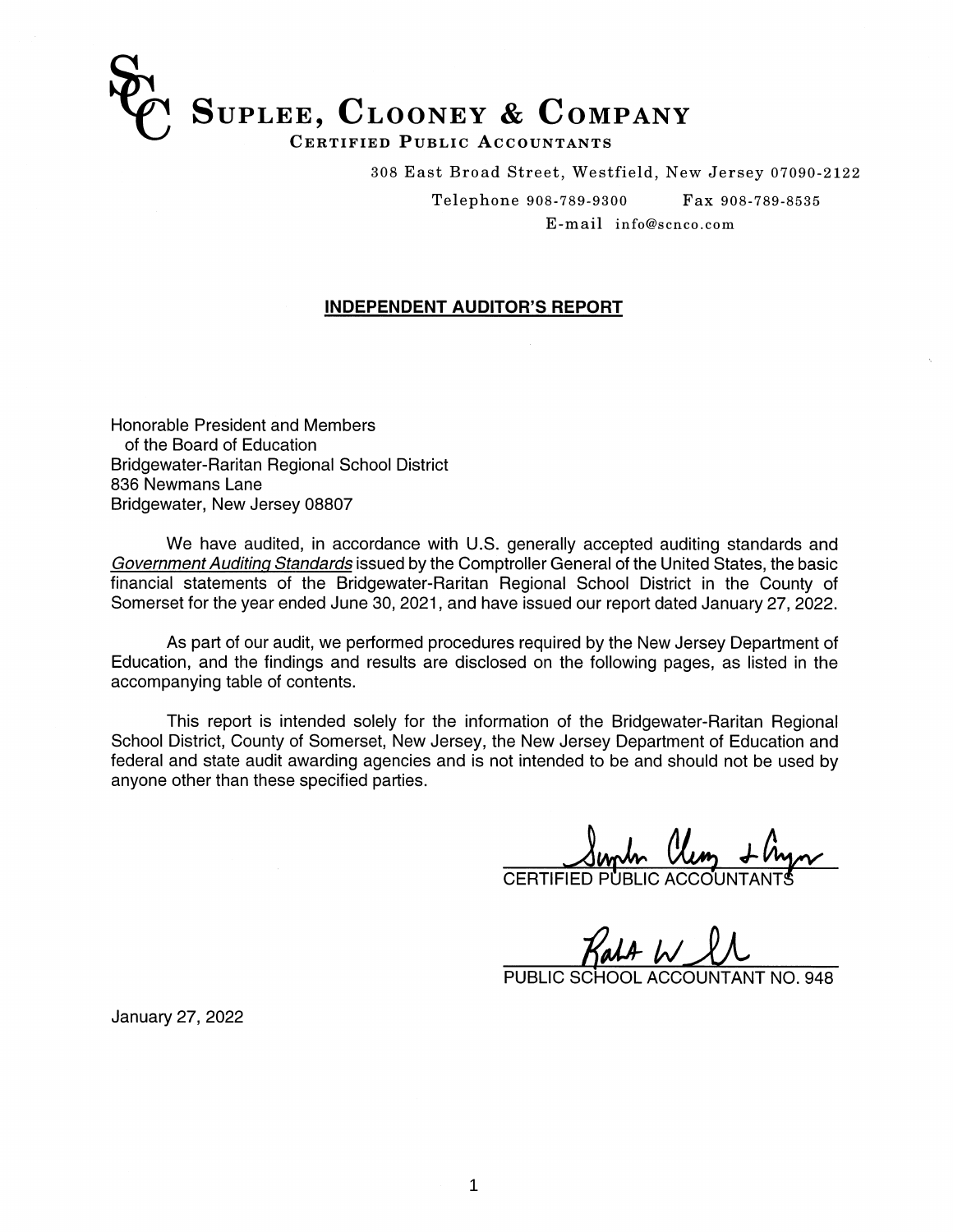#### **Scope of Audit**

The audit covered the financial transactions of the Board Secretary/School Business Administrator and Treasurer of School Monies, the activities of the Bridgewater-Raritan Regional School District, the records of the various funds under the auspices of the Board of Education.

#### **Administrative Practices and Procedures**

#### **Insurance**

Insurance coverage was carried in the amounts as detailed in the District's CAFR. (See Exhibit J-20)

#### **Official Bonds**

| Name            | Position                                      | Amount<br>of Bonds |
|-----------------|-----------------------------------------------|--------------------|
| Nicole Petrone  | <b>Treasurer of School Monies</b>             | \$600,000.00       |
| Peter F. Starrs | <b>Business Administrator/Board Secretary</b> | 600,000.00         |
| All Employees   | All Employee Faithful Position Bond           | 250,000.00         |

Adequacy of insurance coverage is the responsibility of the Board of Education.

#### **Tuition Charges**

A comparison of tentative tuition charges and actual certified tuition charges was made. The actual costs differed from the estimated costs. The Board made a proper adjustment to the billings to sending Districts for the difference in per pupil costs in accordance with N.J.A.C. 6A-23-3.1(f)3.

#### **Financial Planning, Accounting and Reporting**

#### **Examination of Claims**

Our audit of claims paid during the period under review did not indicate any discrepancies with respect to signatures, certifications or supporting documentation.

#### **Payroll Accounts**

The net salaries of all employees of the Board were deposited in the Net Payroll Account. Employees' payroll deductions and employer's share of fringe benefits were deposited in the Payroll Agency Account.

All payrolls were approved by the Superintendent and were certified by the President of the Board and the Board Secretary/Business Administrator.

Salary withholdings were properly remitted to the proper agencies, including health benefits withholdings due to the general fund.

Payrolls were delivered to the treasurer of school moneys with a warrant made to his order for the full amount of each payroll.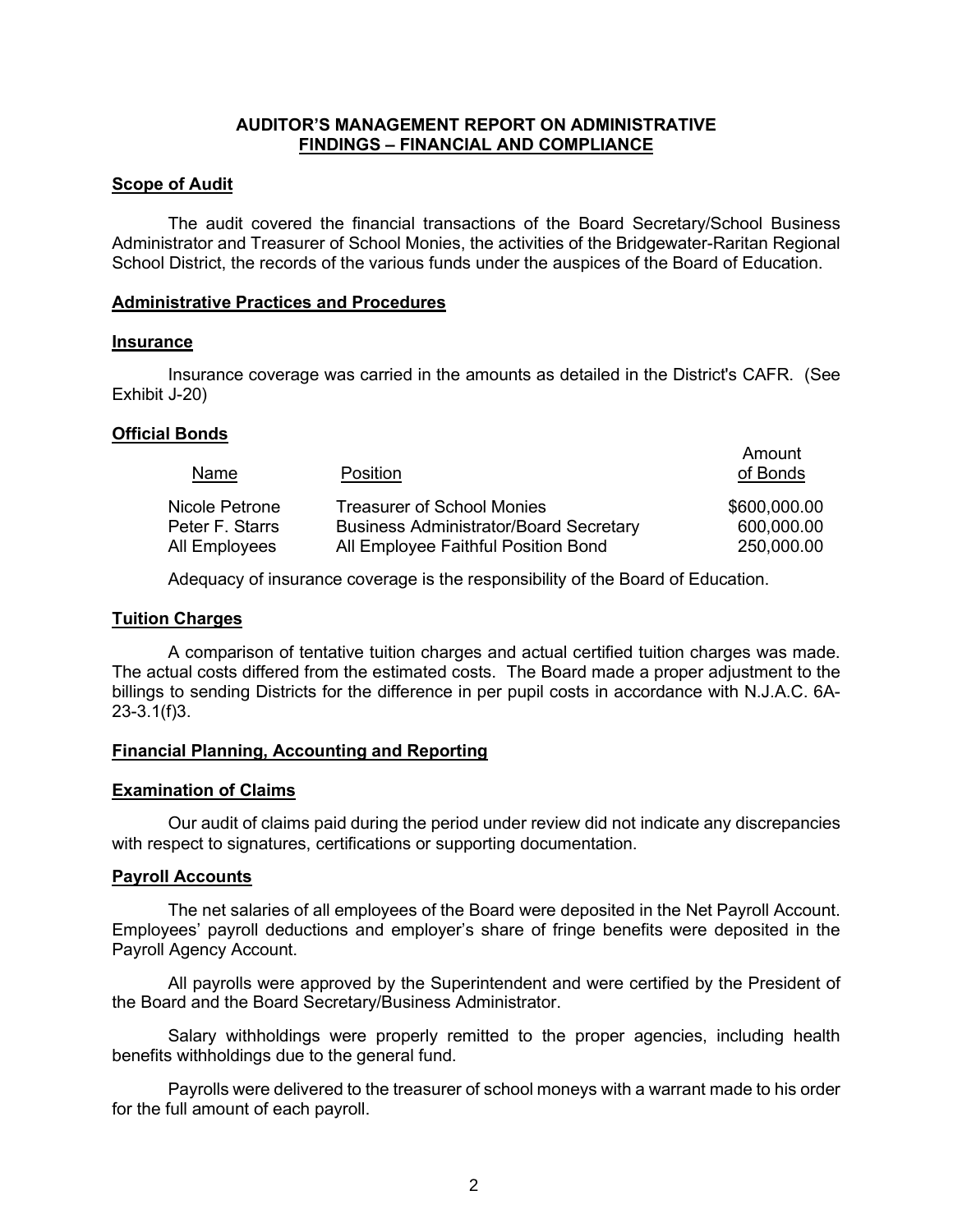#### **Position Control Roster**

The Position Control Roster was reviewed and compared to payroll records, employee benefit records and charges made to the general ledger to ensure proper and consistent financial reporting and that employee benefits are only offered to current employees.

#### **Reserve for Encumbrances and Accounts Payable**

A review of outstanding issued purchase orders was made as of June 30 for proper classification of orders as reserve for encumbrances and accounts payable.

#### **Classification of Expenditures**

The coding of expenditures was tested for proper classification in accordance with N.J.A.C. 6A:23-2.2(f) as part of our test of transactions of randomly selected expenditure items. We also reviewed the coding of all expenditures included in our compliance and single audit testing procedures. In addition to randomly selecting a test sample, our sample selection specifically targeted administrative coding classifications to determine overall reliability and compliance with N.J.A.C. 6A:23A-8.3. As a result of the procedures performed, no errors were noted and no additional procedures were deemed necessary to test the propriety of expenditure classification.

#### **Board Secretary's Records**

The records maintained by the Board Secretary were in agreement with the records maintained by the Treasurer of School Monies.

#### **Treasurer's Records**

The records maintained by the Treasurer of School Monies were in satisfactory condition and were in agreement with the records maintained by the Board Secretary/Business Administrator.

#### **Elementary and Secondary Education Act as Amended by the Every Student Succeeds Act (ESSA)**

The E.S.E.A. financial exhibits are contained within the Special Revenue Section of the CAFR. This section of the CAFR documents the financial position pertaining to the projects under Titles I through IV of the Elementary and Secondary Education Act as amended and reauthorized.

Our audit of the federal and state funds on a test basis, indicated that obligations and expenditures were incurred during the fiscal year or project period for which the project was approved.

#### **Other Special Federal and/or State Projects**

The District's Special Projects were approved as listed on Schedule A and Schedule B located in the CAFR.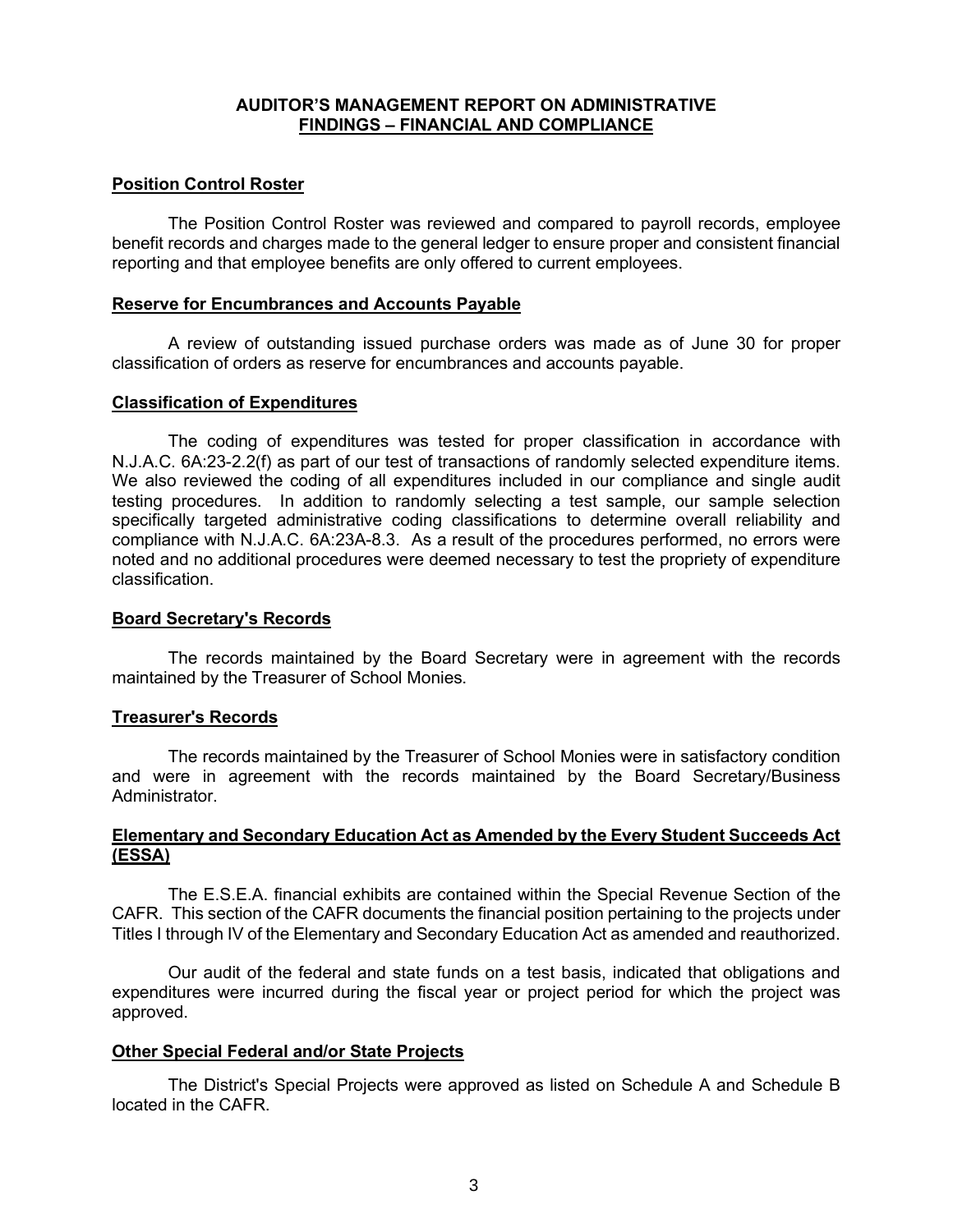#### **Other Special Federal and/or State Projects (Continued)**

Our audit of the federal and state funds on a test basis, indicated that obligations and expenditures were incurred during the fiscal year or project period for which the project was approved.

The financial exhibits are contained within the Special Revenue Section of the CAFR. This section of the CAFR documents the financial position pertaining to the aforementioned special projects.

#### **T.P.A.F. Reimbursement**

Our audit procedures included a test of the biweekly reimbursement filed with the Department of Education for district employees who are members of the Teachers Pension and Annuity Fund.

The amount of the expenditure charged to the current year's Final Report(s) for all federal awards for the school district to reimburse the State for the TPAF/FICA payments made by the State on-behalf of the school district for those employees whose salaries are identified as being paid from federal funds was made prior to the end of the 90 day grant liquidation period required by the Office of Grants Management. The expenditure was reviewed subsequent to the reimbursement.

#### **School Purchasing Programs**

#### **Contracts and Agreements Requiring Advertisement for Bids N.J.S.A. 18A:18A-3 States:**

"a. When the cost or price of any contract awarded by the purchasing agent in the aggregate, does not exceed in a contract year the total sum of \$32,000.00, the contract may be awarded by a purchasing agent when so authorized by resolution of the board of education without public advertising for bids and bidding therefor, except that the board of education may adopt a resolution to set a lower threshold for the receipt of public bids or the solicitation of competitive quotations. If the purchasing agent is qualified pursuant to subsection b of section 9 of P.L. 1971 c. 198 (C.40A:11-9) the board of education may establish that the bid threshold may be up to \$44,000.00. Such authorization may be granted or each contract or by a general delegation of the power to negotiate and award such contracts pursuant to this section.

b. Commencing in the fifth year after the year in which P.L. 1999 c. 440 takes effect, and every five years thereafter, the Governor, in consultation with the Department of Treasury, shall adjust the threshold amount and the higher threshold amount which the board of education is permitted to establish as set forth in subsection a. of this section or the threshold amount resulting from any adjustment under this subsection, in direct proportion to the rise or fall of the index rate as that term is defined in N.J.S.A. 18A:18A-2 and shall round the adjustment to the nearest \$1,000.00. The Governor shall notify all local school districts of the adjustment no later than June 1 of every fifth year. The adjustment shall become effective on July 1 of every year in which it is made. Any contract made pursuant to this section may be awarded for a period of 24 consecutive months, except that contracts for professional services pursuant to paragraph (1) of subsection a. of N.J.S.A. 18A:18A-5 may be awarded for a period not exceeding 12 consecutive months.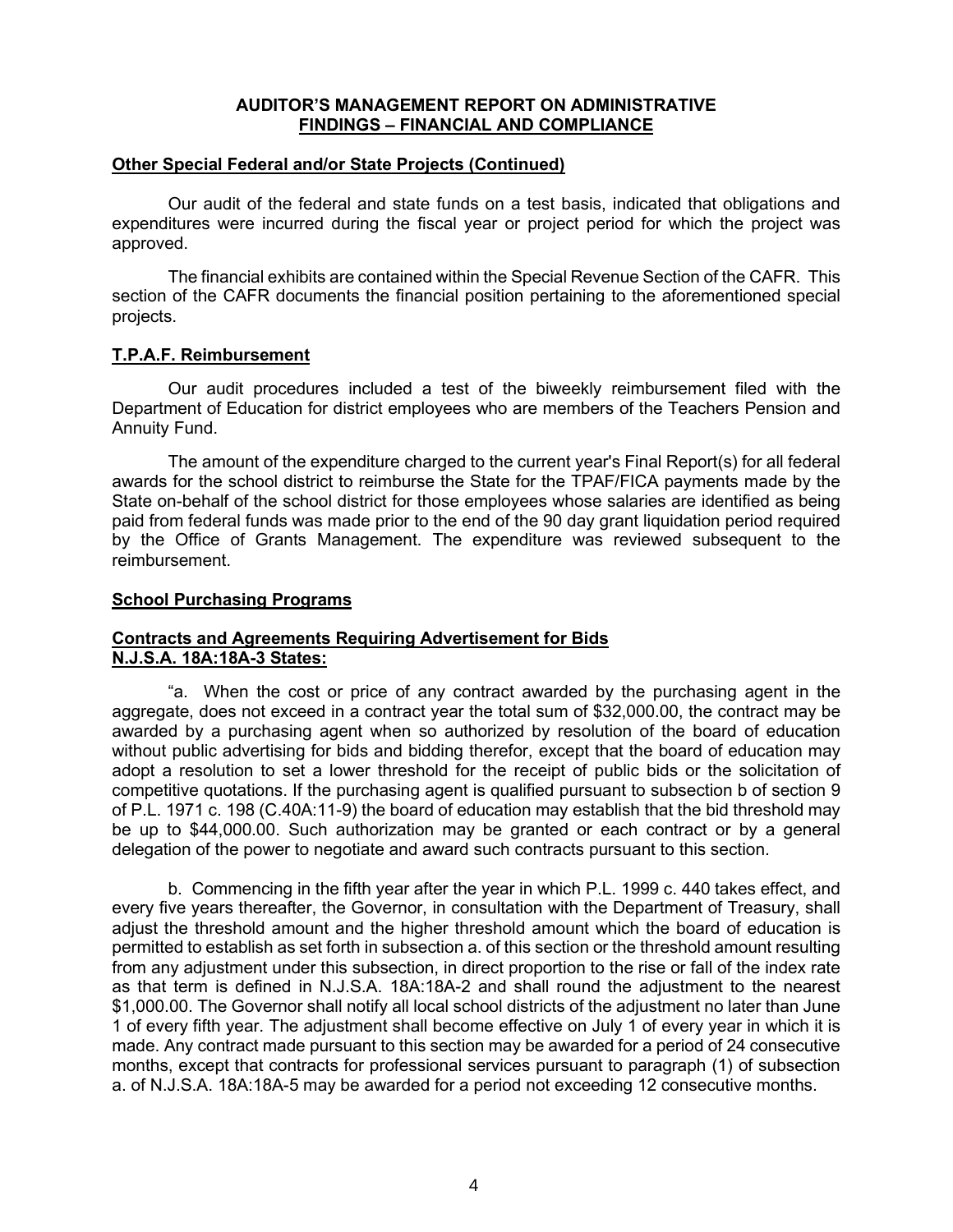#### **School Purchasing Programs (Continued)**

#### **Contracts and Agreements Requiring Advertisement for Bids (Continued)**

N.J.S.A.18A:18A-4 states, "Every contract for the provision or performance of any goods or services, the cost of which in the aggregate exceeds the bid threshold, shall be awarded only by resolution of the board of education to the lowest responsible bidder after public advertising for bids and bidding therefor, except as is provided otherwise in this chapter or specifically by any other law.

The board of education may, by resolution approve by the majority of the board of education and subject to subsections b. and c. of this section, disqualify a bidder who would otherwise be determined to be the lowest responsible bidder, if the board of education finds that it has had negative prior experience with the bidder."

Effective July 1, 2020, the bid threshold in accordance with N.J.S.A. 18A:18A-3(a) and (c) is \$32,000.00. In accordance with N.J.S.A. 40A:11-9 (b) the bid threshold for all purchases made by the District's qualified purchasing agent is \$44,000.00. The law regulating bidding for public school student transportation contracts under N.J.S.A. 18:39-3 is currently \$19,600.00.

The Board of Education has the responsibility of determining whether the expenditures in any category will exceed the statutory thresholds within the fiscal year. Where question arises as to whether any contract or agreement might result in violation of the statute, the solicitor's opinion should be sought before a commitment is made.

Inasmuch as the system of records did not provide for an accumulation of payments for categories for the performance of any work or the furnishing or hiring of any materials or supplies; the results of such an accumulation could not reasonably be ascertained. Disbursements were reviewed, however, to determine whether any clear-cut violations existed.

The results of our examination indicated that no individual payments, contracts or agreements were made "for the performance of any work or the furnishing or hiring of any materials or supplies," in excess of the statutory thresholds where there had been no advertising for bids in accordance with the provisions of N.J.S.A. 18A:18A-4, amended.

Resolutions were adopted authorizing the awarding of contracts or agreements for "Professional Services" per N.J.S.A.18A:18A-5.

The system of records did not provide for an accumulation of purchases for which the School Board used contracts entered into by the State Department of Purchase and Property pursuant to Ch. 114, P.L. 1977, therefore, the extent of such purchases could not reasonably be ascertained. Our audit did reveal however, that the District did make purchases under State contracts and cooperative purchasing agreements.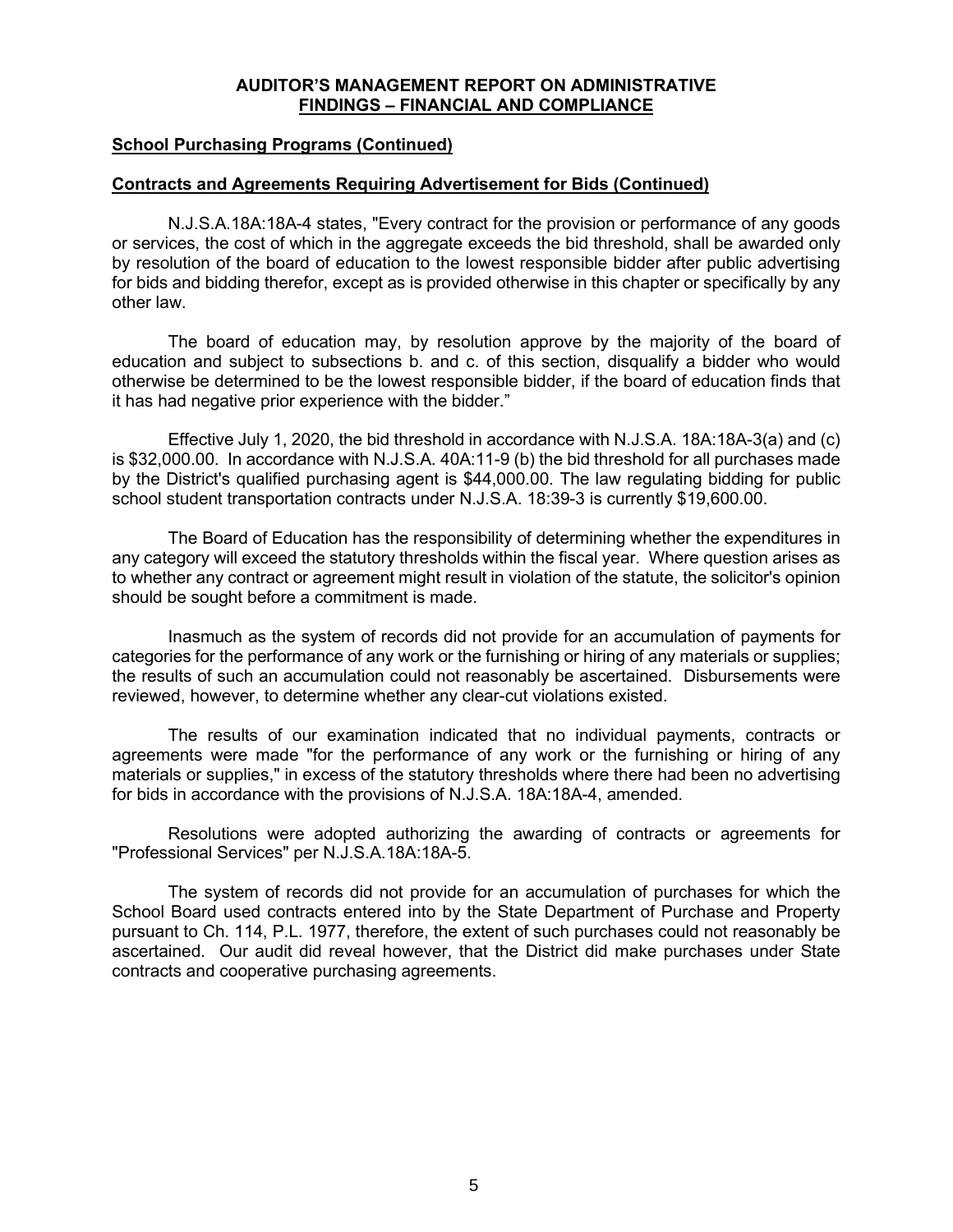#### **School Purchasing Programs (Continued)**

#### **School Food Service**

#### PUBLIC HEALTH EMERGENCY

In accordance with the Governor's Declaration of Emergency pertaining to the public health emergency, all Public, Charter and Non-Public schools were ordered to close effective as of March 18, 2020 for an undetermined period to limit the spread of the virus. As a result, School Food Authorities (SFAs) were required to institute alternate procedures to provide meals to eligible students during the period of school closures.

During 2020-2021 the public health emergency was still applicable. As a result, SFAs were required to provide meals in accordance with the regulations governing the National School Nutrition Seamless Summer Option (SSO) or the Summer Food Service Program.

SFAs were authorized to solicit and award emergency noncompetitive procurements and contracts with Food Service Management Companies in accordance with 2 CFR 200.320 and N.J.S.A. 18A:18A-7. The SFAs were also authorized to submit contract modifications to their existing Cost Reimbursable or Fixed Price contracts as necessary to ensure the feeding of all children throughout the age of 18, as well as persons over 18 with disabilities as defined in the regulations.

The school food service program was not selected as a major federal and/or State program. However, the program expenditures exceeded \$100,000 in federal and/or State support. Accordingly, we inquired of school management, or appropriate school food service personnel, as to whether the SFA had any Child Nutrition Program reimbursement overclaims or underclaims. No exceptions were noted.

We inquired of school management, or appropriate school food service personnel, as to whether the SFA's expenditures of school food service revenues were limited to allowable direct or indirect costs. There were no exceptions noted.

We also inquired of management about the public health emergency procedures/practices that the SFA instituted to provide meals to all students, maintenance of all applicable production records; meal counts; noncompetitive procurements; modification of existing contracts and applicable financial records to document the specific costs applicable to the emergency operations. We also inquired if the FSMC received a loan in accordance with the payroll protection plan and whether the funds were used to pay for costs applicable to the Food Service Programs. We also inquired if the PPP loan was subsequently forgiven and the FSMC refunded or credited the applicable amounts to the SFA.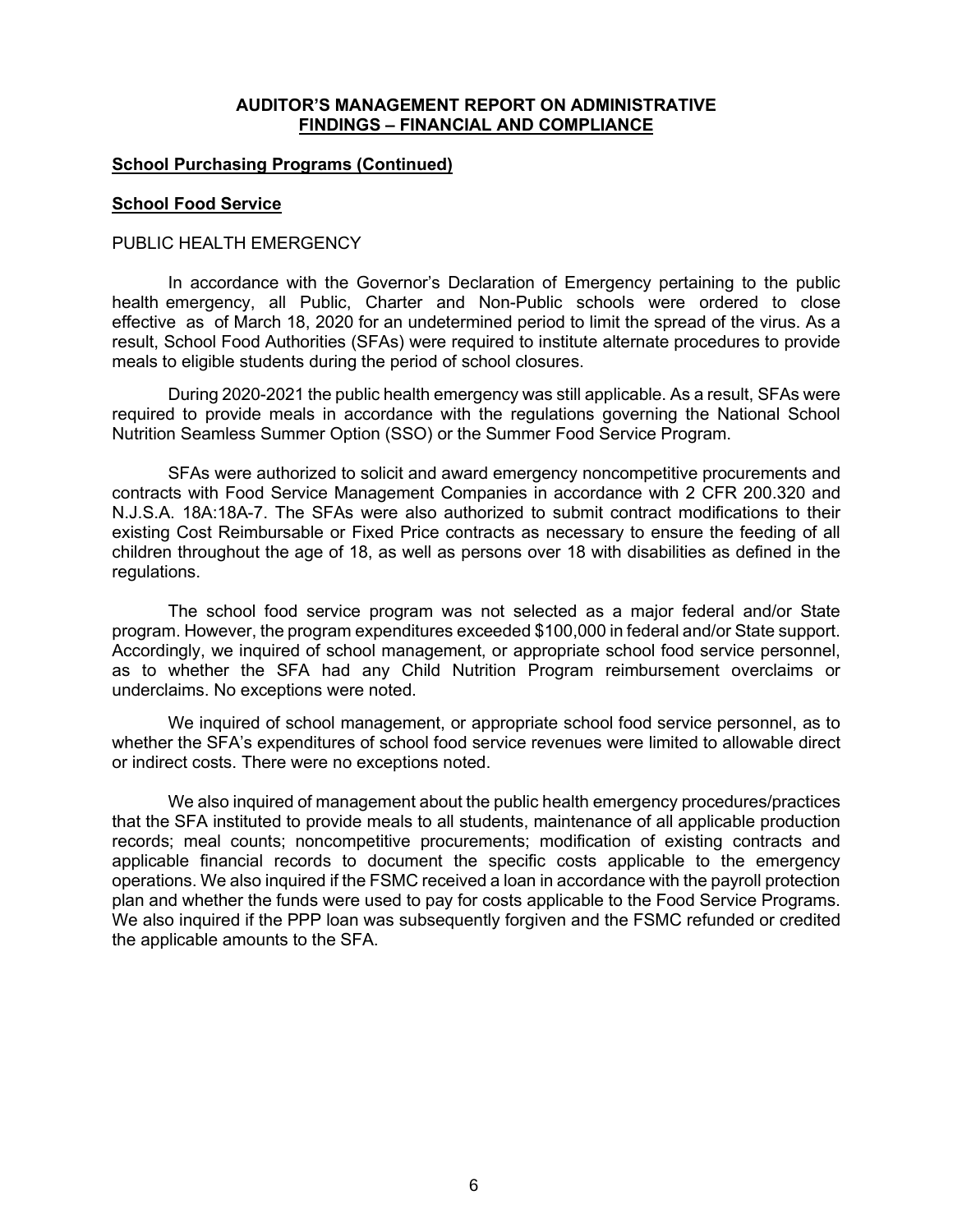#### **School Food Service (Continued)**

The District utilizes a food service management company (FSMC) and is depositing and expending program monies in accordance with N.J.S.A. 18A:17-34 and 19-1 through 19-4.1. Provisions of the FSMC cost reimbursable fixed price or non-competitive emergency procurement contract/addendum were reviewed and audited. The FSMC contract includes an operating results provision which guarantees that the food service program will return an operating profit of at least \$125,000.00. The operating provision has been met. All vendor discounts, rebates and credits from vendors and/or the FSMC were tracked and credited to the Food Service Account and reconciled to supporting documentation at least annually.

The Statement of Revenues, Expenses and Changes in Fund Net Assets (CAFR Schedule B-5) does separate program and non-program revenue and program and non-program cost of goods sold.

The school district maintains the detailed revenue and expenditure information necessary in order to execute the USDA mandated Non-Program Food Revenue Tool at least annually.

Exhibits reflecting Child Nutrition Program operations are included in the section entitled Enterprise Funds, Section G.

#### **Student Body Activities**

The records for the Student Body Activities were maintained in satisfactory condition.

#### **Application for State School Aid**

Our audit procedures included a test of information reported in the October 15, 2020 Application for State School Aid (A.S.S.A.) for on-roll, private schools for the handicapped, and low-income. We also performed a review of the district procedures related to its completion. The information on the A.S.S.A. was compared to the district workpapers without exception. The information that was included on the workpapers was verified without exception. The results of our procedures are presented in the Schedule of Audited Enrollments.

The district maintained workpapers on the prescribed state forms or their equivalent.

The district had written procedures for the recording of student enrollment.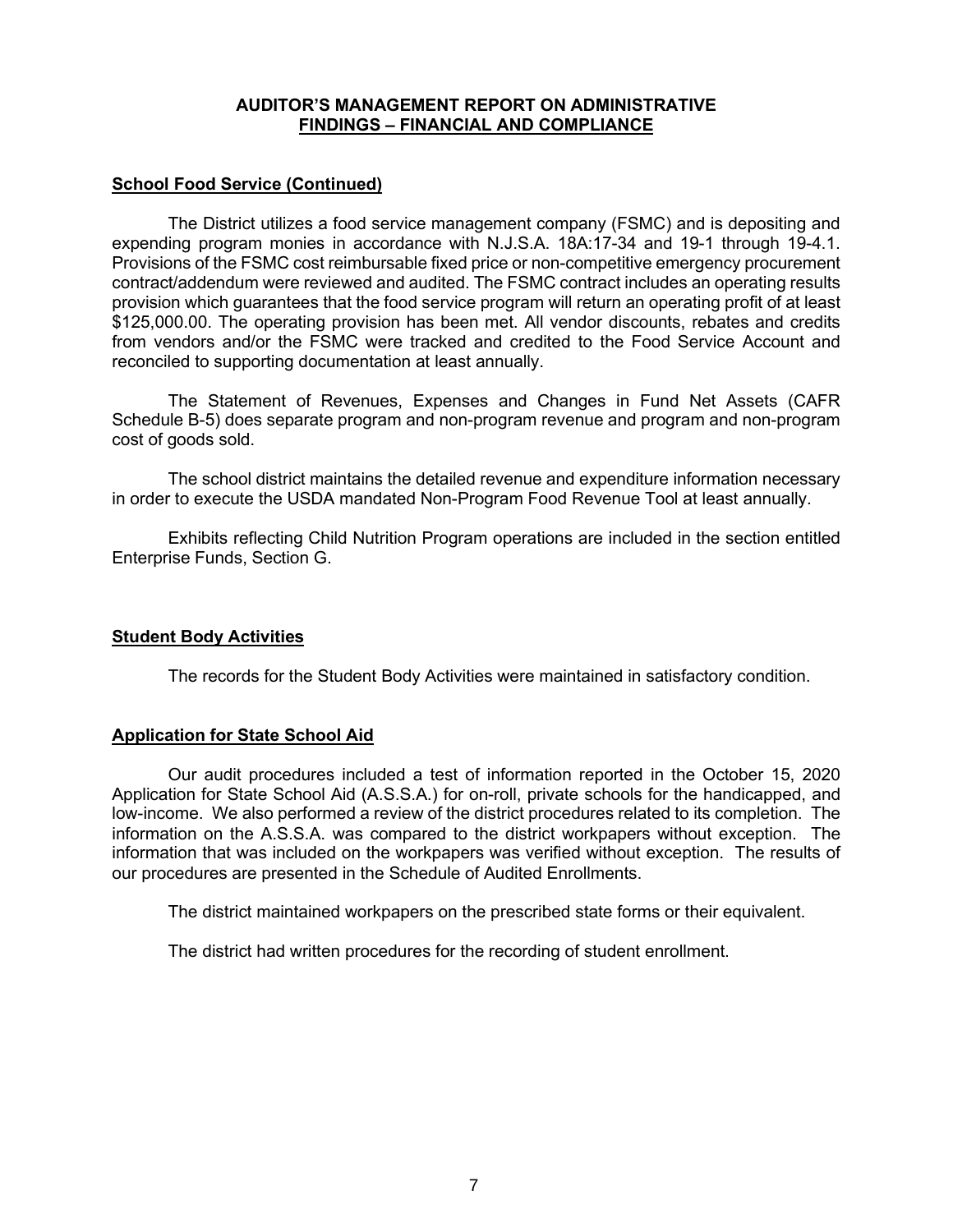#### **Pupil Transportation**

Our audit procedures included a test of on-roll status reported in the 2020-2021 District Report of Transported Resident Students (DRTRS). The information that was included on the DRTRS was verified to the DRTRS Eligibility Summary Report without exception. The results of our procedures are presented in the Schedule of Audited Enrollments.

Our procedures also included a review of transportation related contracts and purchases. Based on our review, the district complied with proper bidding procedures and award of contracts. The bid specifications for the purchase of buses were in compliance with applicable statutes. No exceptions were noted in our review of transportation related purchases of goods and services.

#### **Facilities and Capital Assets**

Our procedures included a review of the transfer of local funds from the general fund or from the capital reserve account and awarding of contracts for eligible facilities construction.

#### **Testing for Lead of All Drinking Water in Educational Facilities**

The school district adhered to the requirements of N.J.A.C. 26-1.2 and 12.4 related to the testing for lead of all drinking water in educational facilities.

The school district submitted the annual Statement of Assurance to the Department of Education, pursuant to N.J.A.C. 6A:26-12.4(g).

#### **Follow-Up Prior Year's Audit Findings**

In accordance with *Government Auditing Standards*, our procedures included a review of the prior year audit recommendations. There were no prior year audit findings.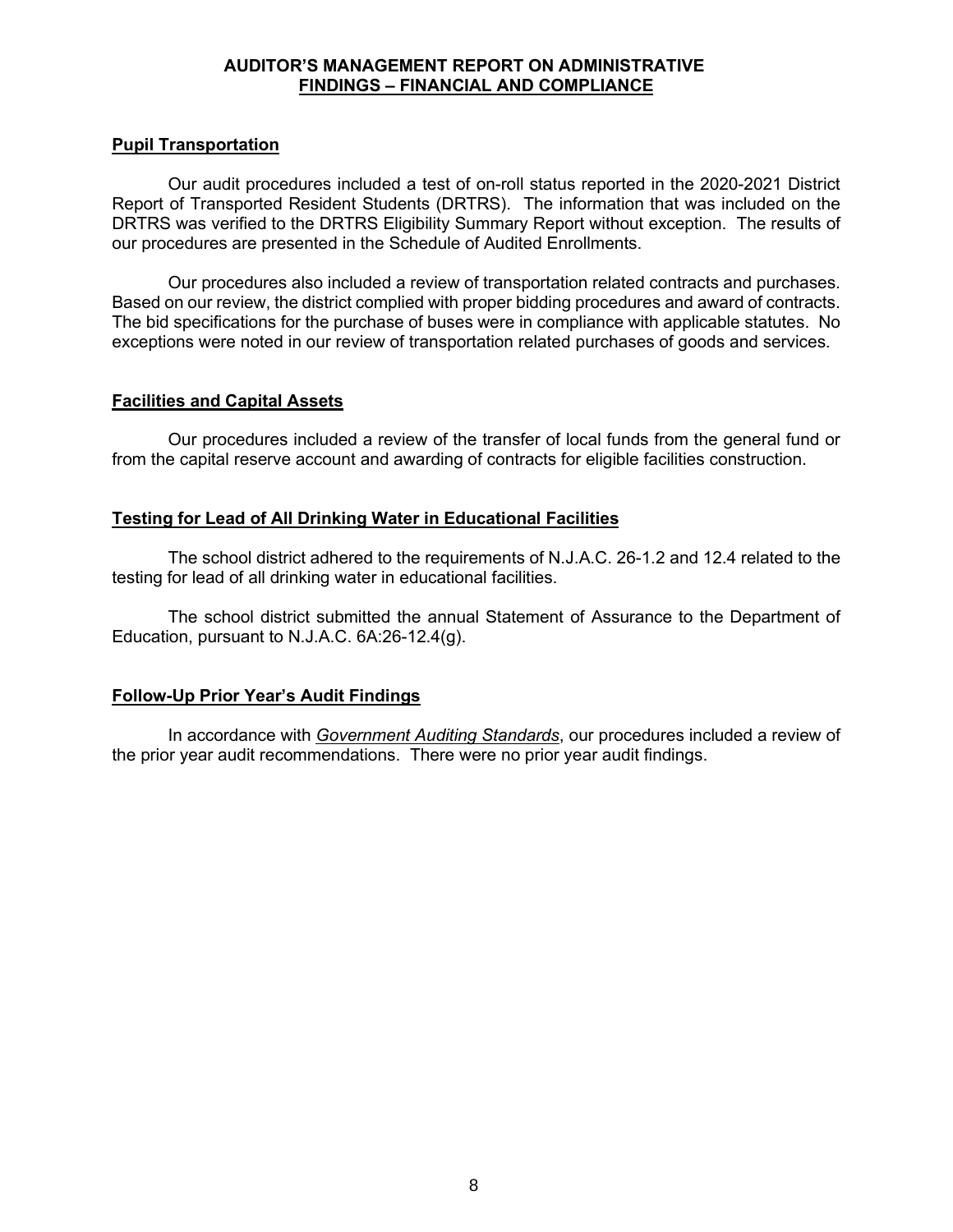# **Recommendations**

### **Administrative Practices and Procedures**

None

**Financial Planning, Accounting and Reporting**

None

#### **School Purchasing Program**

None

**School Food Service**

None

### **Student Body Activities**

None

#### **Application for State School Aid**

None

#### **Pupil Transportation**

None

#### **Facilities and Capital Assets**

None

## **Testing for Lead of All Drinking Water in Educational Facilities**

None

#### **Prior Year's Findings/Recommendations**

None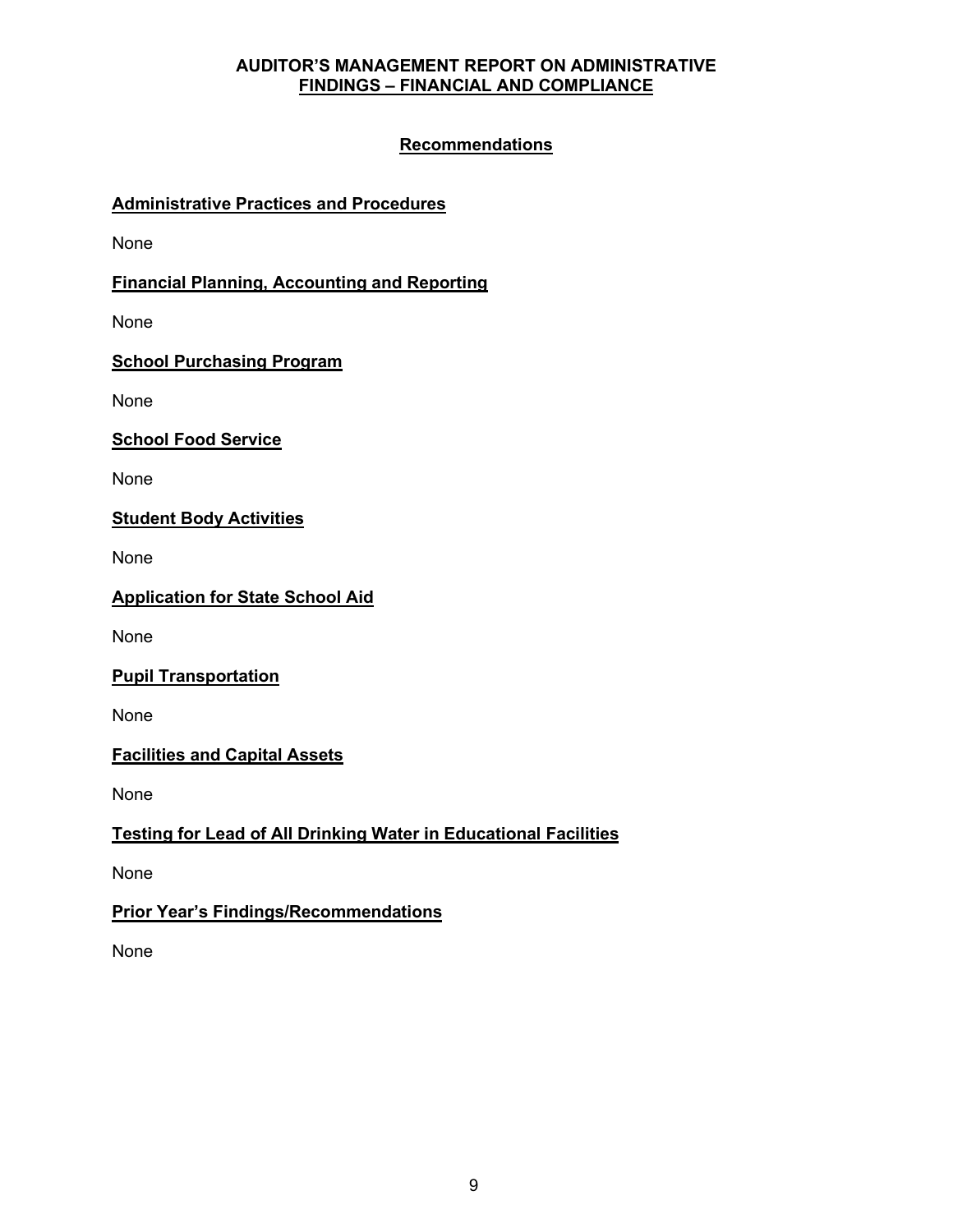|                           |             |                 | 2021-22 Application for State |                 | School Aid |         |                    |                | Sample for Verification |                |            |         |             |                         | Private School for Handicapped |          |
|---------------------------|-------------|-----------------|-------------------------------|-----------------|------------|---------|--------------------|----------------|-------------------------|----------------|------------|---------|-------------|-------------------------|--------------------------------|----------|
|                           |             |                 | Reported on                   |                 |            |         | Sample             |                | Verified per            |                | Errors per |         | Reported    | Sample                  |                                |          |
|                           | Reported as |                 | Workpapers                    |                 |            |         | Selected from      |                | Registers               |                | Registers  |         | on A.S.S.A. | $\overline{\mathsf{p}}$ |                                |          |
|                           | on Roll     |                 | on Roll                       |                 |            | Errors  | Workpapers         |                | on Roll                 |                | on Roll    |         | on Private  | <b>Verifi-</b>          | Sample                         | Sample   |
|                           | Ē           | Shared          | Ē                             | Shared          | 司<br>上     | Shared  | Ē                  | Shared         | Ē                       | Shared         | Ē          | Shared  | Schools     | cation                  | Verified                       | Errors   |
| Half Day Pre-Kindergarten | 69          |                 | 69                            |                 |            |         |                    |                | ∞                       |                |            |         |             |                         |                                |          |
| Half Day Kindergarten     | 305         |                 | 305                           |                 | 0          |         | $\overline{\circ}$ |                | 6                       |                |            |         |             |                         |                                |          |
| ðe                        | 479         |                 | 479                           |                 | $\circ$    |         | $\overline{6}$     |                | ≌                       |                | c          |         |             |                         |                                |          |
| Two                       | 525         |                 | 525                           |                 | $\circ$    |         | ٥                  |                | ڡ                       |                |            |         |             |                         |                                |          |
| Three                     | 495         |                 | 495                           |                 | c          |         | $\tilde{=}$        |                | $\overline{\mathsf{e}}$ |                |            |         |             |                         |                                |          |
| Four                      | 554         |                 | 554                           |                 |            |         | $\tilde{e}$        |                | $\overline{6}$          |                |            |         |             |                         |                                |          |
| Five                      | 527         |                 | 527                           |                 | ⊂          |         | Ե                  |                | ⊵                       |                | o          |         |             |                         |                                |          |
| Six                       | 608         |                 | 608                           |                 | ○          |         | ⊵                  |                | ⊵                       |                | $\circ$    |         |             |                         |                                |          |
| Seven                     | 598         |                 | 598                           |                 | C          |         | $\frac{6}{5}$      |                | $\frac{6}{5}$           |                | 0          |         |             |                         |                                |          |
| Eight                     | 607         |                 | 607                           |                 | $\circ$    |         | $\frac{6}{5}$      |                | $\frac{6}{5}$           |                | $\circ$    |         |             |                         |                                |          |
| Nine                      | 568         | $\overline{4}$  | 568                           | $\frac{4}{3}$   | 0          | $\circ$ | 45                 | $\infty$       | 15                      | $\infty$       | 0          | $\circ$ |             |                         |                                |          |
| Ten                       | 577         | 15              | 577                           | 15              | $\circ$    | $\circ$ | $\frac{6}{5}$      | $\overline{ }$ | $\frac{6}{5}$           | $\overline{ }$ | $\circ$    | $\circ$ |             |                         |                                |          |
| Eleven                    | 549         | $\overline{9}$  | 549                           | $\frac{1}{2}$   | $\circ$    | $\circ$ | 15                 | $\circ$        | $\frac{5}{2}$           | $\circ$        | 0          | $\circ$ |             |                         |                                |          |
| Twelve                    | 569         | $\overline{4}$  | 569                           | $\frac{4}{1}$   | $\circ$    | $\circ$ | $\frac{6}{2}$      | 5              | $\frac{6}{5}$           | 5              | $\circ$    | $\circ$ |             |                         |                                |          |
| Subtotal                  | 7,030       | 62              | 7,030                         | 62              | $\circ$    | $\circ$ | 216                | 26             | 216                     | 26             | $\circ$    | $\circ$ | $\circ$     | $\circ$                 | $\circ$                        | $\circ$  |
| Special Ed. Elementary    | 411         |                 | 411                           | $\circ$         | $\circ$    | $\circ$ | 25                 |                | 25                      |                | 0          | 0       | $\infty$    | ဖ                       | ဖ                              | $\circ$  |
| Special Ed. Middle School | 260         |                 | 260                           | $\circ$         | $\circ$    | $\circ$ | $\overline{2}$     |                | $\overline{24}$         |                | $\circ$    | $\circ$ | တ           | Ľ                       | L                              | $\circ$  |
| Special Ed. High School   | 402         | $\overline{c}$  | 402                           | $\overline{20}$ | $\circ$    | $\circ$ | $\overline{21}$    |                | $\overline{2}$          |                | $\circ$    | $\circ$ | 34.5        | 27                      | 27                             | $\circ$  |
| Subtotal                  | 1073        | $\overline{20}$ | 1073                          | $\frac{1}{2}$   | $\circ$    | $\circ$ | $\frac{1}{2}$      | 0              | 20                      | 0              | $\circ$    | $\circ$ | 51.5        | $\overline{40}$         | $\overline{40}$                | $\circ$  |
| Totals                    | 8,103       | $\approx$       | 8,103                         | $\frac{8}{2}$   | $\circ$    | $\circ$ | 286                | 26             | 286                     | 26             | $\circ$    | $\circ$ | 51.5        | $\frac{1}{2}$           | $\frac{1}{2}$                  | $\circ$  |
| Percentage                |             |                 |                               |                 | 0.00%      | 0.00%   |                    |                |                         |                | $0.00\%$   | 0.00%   |             |                         |                                | $0.00\%$ |

BRIDGEWATER-RARITAN REGIONAL SCHOOL DISTRICT<br>SCHEDULE OF AUDITED ENROLLMENTS<br>APPLICATION FOR STATE SCHOOL AID SUMMARY<br>ENROLLMENT AS OF OCTOBER 15, 2020 BRIDGEWATER-RARITAN REGIONAL SCHOOL DISTRICT APPLICATION FOR STATE SCHOOL AID SUMMARY SCHEDULE OF AUDITED ENROLLMENTS ENROLLMENT AS OF OCTOBER 15, 2020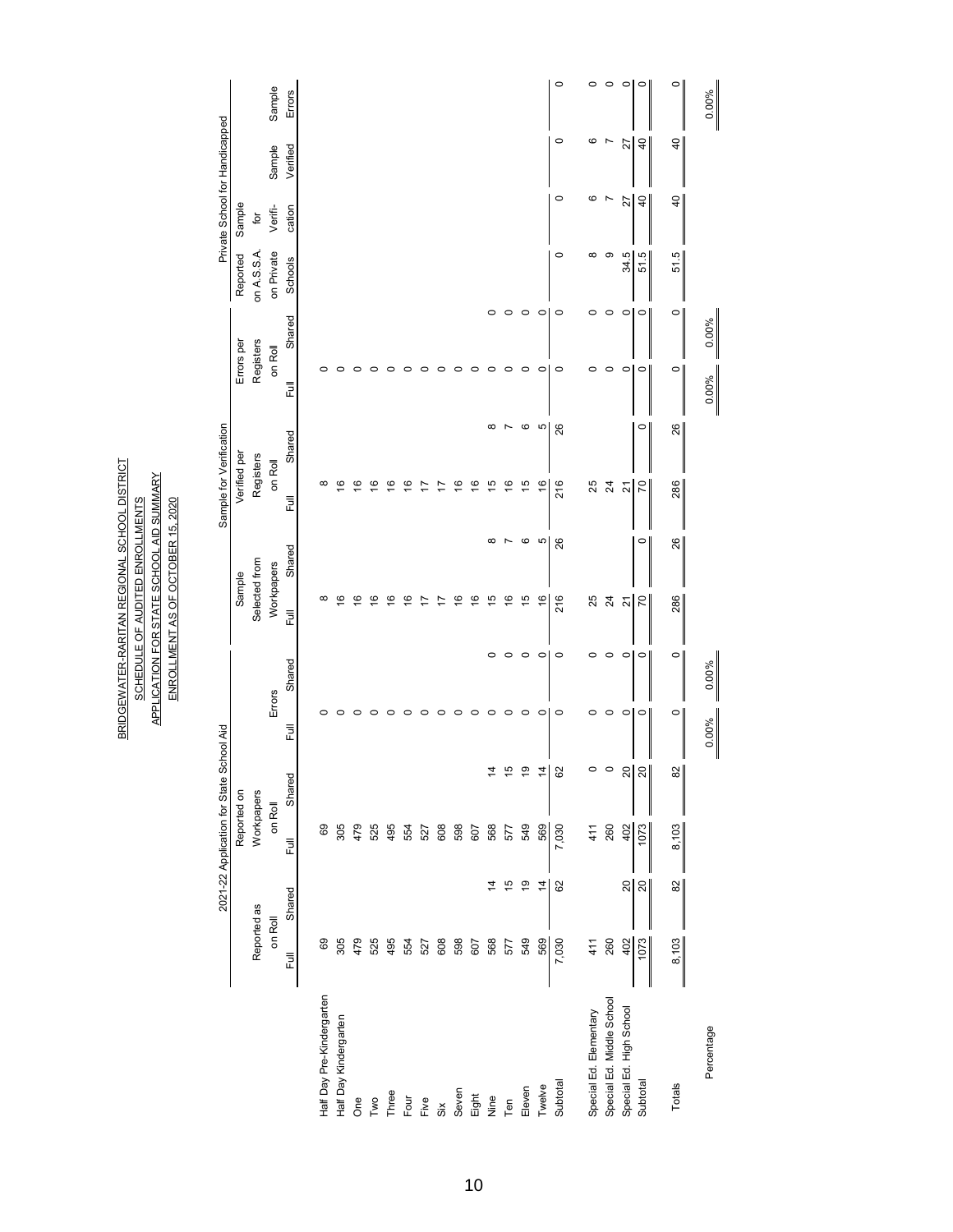<u>BRIDGEWATER-RARITAN REGIONAL SCHOOL DISTRICT</u><br>SCHEDULE OF AUDITED ENROLLMENTS<br>APPLICATION FOR STATE SCHOOL AID SUMMARY<br>ENROLLMENT AS OF OCTOBER 15.2020 BRIDGEWATER-RARITAN REGIONAL SCHOOL DISTRICT APPLICATION FOR STATE SCHOOL AID SUMMARY SCHEDULE OF AUDITED ENROLLMENTS ENROLLMENT AS OF OCTOBER 15, 2020

|                                 |                         | Low Income              |                                       |                          | Sample for Verification               |                             |                | Resident ELL / LEP Low Income |                     |                 | Sample for Verification |                 |
|---------------------------------|-------------------------|-------------------------|---------------------------------------|--------------------------|---------------------------------------|-----------------------------|----------------|-------------------------------|---------------------|-----------------|-------------------------|-----------------|
|                                 | Reported on             | Reported on             |                                       | Sample                   | Verified to                           |                             | Reported on    | Reported on                   |                     | Sample          | Verified to             |                 |
|                                 | A.S.S.A. as             | Workpapers as           |                                       | Selected                 | Application                           |                             | A.S.S.A. as    | Workpapers as                 |                     | Selected        | Application             |                 |
|                                 | Low                     | Low                     |                                       | from                     | and                                   | Sample                      | LEP Low        | LEP Low                       |                     | from            | and                     | Sample          |
|                                 | Income                  | Income                  | Errors                                | Workpapers               | Register                              | Errors                      | Income         | Income                        | Errors              | Workpapers      | Register                | Errors          |
| Half Day Kindergarten           |                         |                         |                                       | $\infty$                 | $\infty$                              |                             | ო              | ო                             |                     |                 |                         | $\circ$         |
| δe                              | ನ ೫                     | $\frac{27}{39}$         | $\circ$                               |                          |                                       | $\circ$ $\circ$             | S              | $\epsilon$                    | $\circ$ $\circ$     | $\sim$ $\infty$ | ∾ ∞                     |                 |
| Two                             | 69                      | 69                      | $\circ$                               | $\tilde{c}$              | $\frac{3}{2}$                         |                             | $\tilde{a}$    | $\epsilon$                    | $\circ$ $\circ$     | $\infty$        | $\infty$                |                 |
| Three                           | 67                      | $\overleftarrow{6}$     | $\circ$                               | $\frac{6}{2}$            | $\frac{6}{5}$                         | $\circ\circ\circ\circ\circ$ | $\sharp$       | $\sharp$                      |                     | $\tilde{ }$     | $\tilde{c}$             | 00000000000     |
| Four                            |                         |                         |                                       | 15                       | 15                                    |                             | 5              | s                             |                     |                 | 4                       |                 |
| Five                            | <b>22 S</b>             | $38883$                 | $\circ\circ\circ\circ\circ\circ\circ$ | $\overline{\mathbf{r}}$  | $\overline{2}$                        |                             |                |                               | $\circ \circ \circ$ | ю               | 5                       |                 |
| Six                             |                         |                         |                                       | $\frac{3}{2}$            | $\frac{3}{2}$                         |                             |                |                               |                     |                 |                         |                 |
| Seven                           | 59                      |                         |                                       | $\tilde{c}$              | $\frac{2}{3}$                         | $\circ\circ\circ\circ$      | 4              | 4                             | $\circ$             | S               | ო                       |                 |
| Eight                           | रु                      |                         |                                       | $\overline{4}$           | $\overline{4}$                        |                             |                | r                             | $\circ$             | ю               | Ю                       |                 |
| Nine                            | 59                      | 59                      |                                       | $\frac{6}{5}$            | $\frac{6}{5}$                         |                             | $\overline{ }$ | $\overline{ }$                | $\circ$             | Ю               | 5                       |                 |
| Ten                             | 62.5                    | 62.5                    |                                       | $\frac{1}{2}$            | $\frac{5}{2}$                         |                             | $\circ$        | $\circ$                       | $\circ$             | 4               | 4                       |                 |
| Eleven                          | 44.5                    | 44.5                    | $\circ$                               | $\frac{6}{5}$            | $\frac{6}{2}$                         | $\circ$ $\circ$             | $\circ$        | $\circ$                       | $\circ$             | 4               | 4                       | $\circ$         |
| Twelve                          | 44.5                    | 44.5                    | $\circ$                               | $\frac{6}{7}$            | $\frac{6}{1}$                         |                             | 5              | 5                             | $\circ$             | 4               | 4                       | $\circ$         |
| Subtotal                        | 703.5                   | 703.5                   | $\circ$                               | 176                      | 176                                   | $\circ$                     | 85             | 85                            | $\circ$             | 65              | 65                      | $\circ$         |
| Special Ed. Elementary          | F                       | 7                       | $\circ$                               |                          |                                       |                             | $\sim$         | $\mathbf 2$                   |                     |                 |                         |                 |
| Special Ed. Middle School       | 68                      | 8                       | $\circ$                               | 23                       | $\frac{21}{23}$                       |                             |                |                               |                     |                 |                         | $\circ$ $\circ$ |
| Special Ed. High School         | 86                      | 8                       | $\circ$                               |                          | $\overline{\mathcal{L}}$              | $\circ$ $\circ$ $\circ$     | $\circ$        | $\circ$                       |                     | 4               |                         | $\circ$         |
| Subtotal                        | $\frac{241}{3}$         | 241                     | $\circ$                               | $\frac{2}{56}$           | 56                                    |                             | თ              | თ                             | 0                   | ဖ               | ဖ                       | $\circ$         |
| Totals                          | 944.5                   | 944.5                   | $\circ$                               | 232                      | 232                                   | $\circ$                     | æ              | \$                            | $\circ$             | $\overline{r}$  | $\overline{7}$          | $\circ$         |
|                                 |                         |                         |                                       |                          |                                       |                             |                |                               |                     |                 |                         |                 |
| Percentage Error                |                         |                         | $0.00\%$                              | 232                      |                                       | $0.00\%$                    |                |                               | 0.00%               |                 |                         | $0.00\%$        |
|                                 |                         |                         |                                       | Transportation           |                                       |                             |                |                               |                     |                 |                         |                 |
|                                 | Reported on<br>DRTRS by | Reported on<br>DRTRS by |                                       |                          |                                       |                             |                |                               |                     |                 |                         |                 |
|                                 | DOE                     | District                | Errors                                | Tested                   | Verified                              | Errors                      |                |                               |                     |                 |                         |                 |
| Reg.Public Schools, col.1       | 4754                    | 4754                    | $\circ$                               | 250                      | 250                                   | $\circ$                     |                |                               |                     |                 |                         |                 |
| Transported - Non-Public, col.2 | O                       | C                       | $\circ$                               |                          |                                       | $\circ$                     |                |                               |                     |                 |                         |                 |
| Non-Public AIL, Col. 3          | 331                     | 331                     | $\circ$ $\circ$                       | $\overline{\phantom{a}}$ |                                       | $\circ$ $\circ$             |                |                               |                     |                 |                         |                 |
| Reg. - SpEd, Col.4              | 553                     | 553                     |                                       | 29                       | $\begin{array}{c} 7 \\ 2 \end{array}$ |                             |                |                               |                     |                 |                         |                 |
| Special Ed Spec, col.6          | 277                     | 277                     | $\circ$                               | $\frac{6}{5}$            | $\frac{1}{2}$                         | $\circ$                     |                |                               |                     |                 |                         |                 |
| Totals                          | 5921                    | 5921                    | 0                                     | $\frac{312}{2}$          | 312                                   | $\circ$                     |                |                               |                     |                 |                         |                 |
| Percentage Error                |                         |                         | 0.00%                                 |                          |                                       | $0.00\%$                    |                |                               |                     |                 |                         |                 |
|                                 |                         |                         |                                       |                          |                                       |                             |                |                               |                     |                 |                         |                 |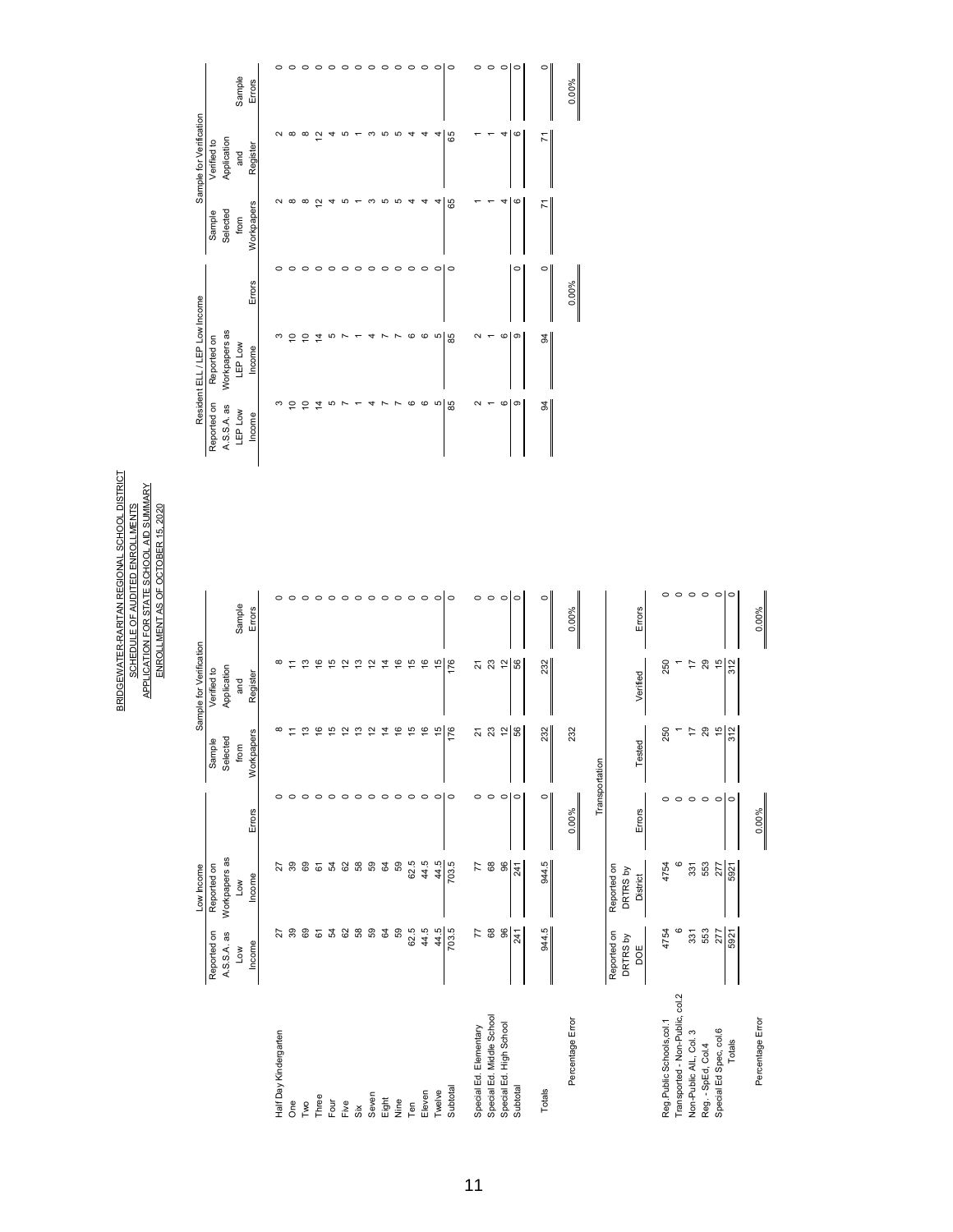# <u>BRIDGEWATER-RARITAN REGIONAL SCHOOL DISTRICT</u><br>SCHEDULE OF AUDITED ENROLLMENTS<br>APPLICATION FOR STATE SCHOOL AID SUMMARY<br>ENROLLMENT AS OF OCTOBER 15.2020 BRIDGEWATER-RARITAN REGIONAL SCHOOL DISTRICT APPLICATION FOR STATE SCHOOL AID SUMMARY SCHEDULE OF AUDITED ENROLLMENTS ENROLLMENT AS OF OCTOBER 15, 2020

|                           |                            | Resident ELL / LEP NOT Low Income |               |                    | Sample for Verification    |           |
|---------------------------|----------------------------|-----------------------------------|---------------|--------------------|----------------------------|-----------|
|                           | Reported on<br>A.S.S.A. as | Workpapers as<br>Reported on      |               | Selected<br>Sample | Application<br>Verified to |           |
|                           | NOT Low                    | NOT Low                           |               | from               | and                        | Sample    |
|                           | Income                     | Income                            | <b>Errors</b> | Workpapers         | Register                   | Errors    |
| Half Day Kindergarten     | $\frac{8}{2}$              | $\frac{8}{2}$                     |               | $\mathbf{\Omega}$  | $\tilde{c}$                |           |
| е<br>б                    | 32                         | $\mathfrak{D}$                    |               | 22                 | 22                         |           |
| Īмо                       | ڥ                          | $\overline{6}$                    |               |                    | Ξ                          |           |
| Three                     |                            | ⊵                                 |               | $\mathbf{\Omega}$  | $\tilde{c}$                |           |
| Four                      | ∞                          | Ω                                 |               |                    | ග                          |           |
| Five                      |                            | ω                                 |               |                    |                            |           |
| Six                       |                            | œ                                 |               | c                  | c                          |           |
| Seven                     |                            |                                   |               |                    |                            |           |
| Eight                     | LO                         | 5                                 | 0             |                    |                            | 0         |
| Nine                      | $\sim$                     | √                                 | 0             |                    |                            | 0         |
| Ten                       | 5                          | 5                                 | $\circ$       | က                  | ω                          | 0         |
| Eleven                    | $\circ$                    | $\circ$                           | 0             |                    | 4                          | $\circ$   |
| Twelve                    | 5                          | 5                                 | c             | S                  | S                          | $\circ$   |
| Subtotal                  | 132                        | 132                               | $\circ$       | 89                 | 89                         | $\circ$   |
| Special Ed. Elementary    |                            |                                   | 0             |                    |                            | 0         |
| Special Ed. Middle School |                            |                                   | 0             |                    |                            | $\circ$   |
| Special Ed. High School   | 0                          | 0                                 | $\circ$       | $\circ$            | $\circ$                    | $\circ$   |
| Subtotal                  | ¢                          | ¢                                 | 0             | $\sim$             | ¢                          | $\circ$   |
| Totals                    | 134                        | 134                               | $\circ$       | 5                  | 5                          | $\circ$   |
| Percentage Error          |                            |                                   | $0.00\%$      |                    |                            | $-0.00\%$ |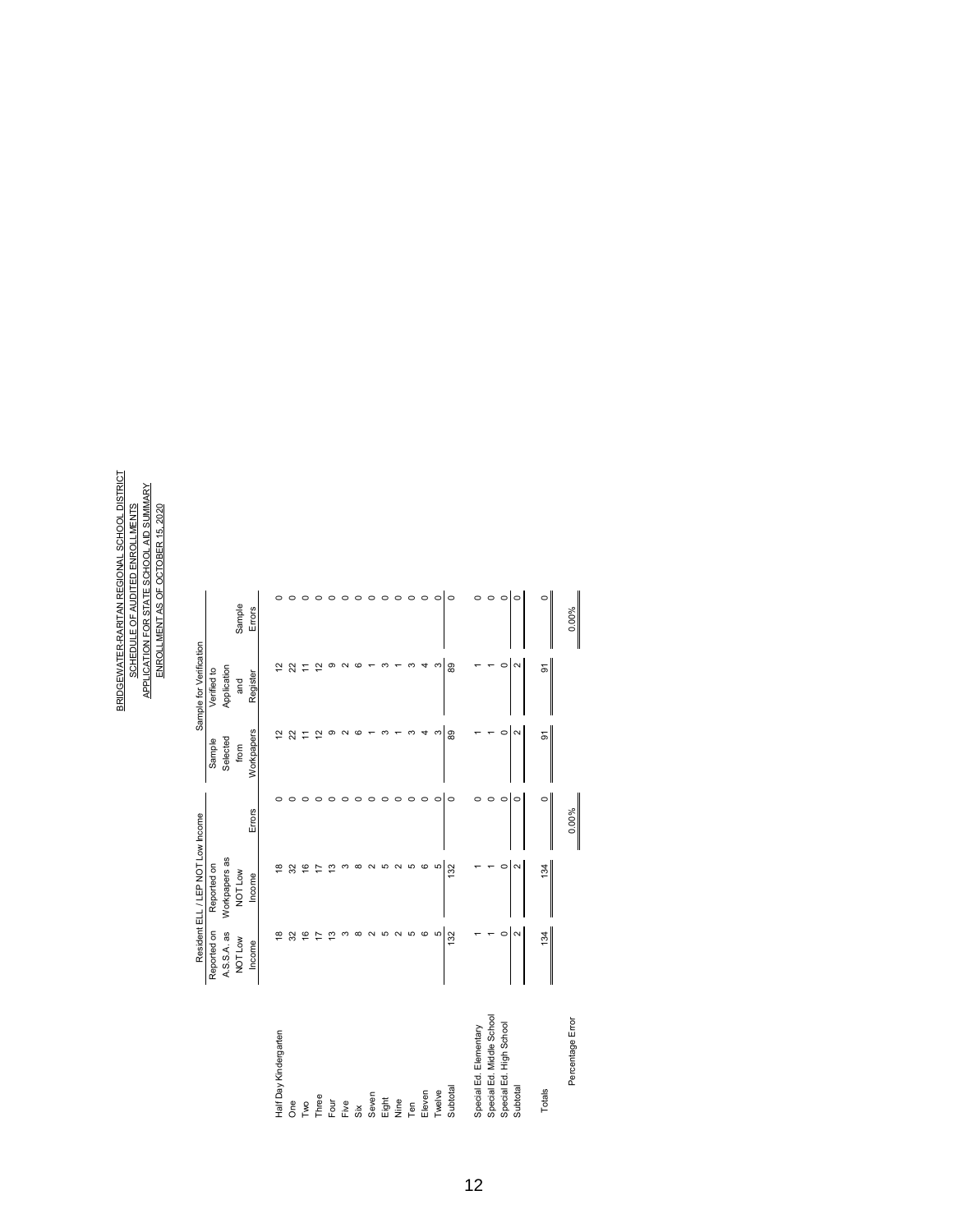#### BRIDGEWATER-RARITAN REGIONAL SCHOOL DISTRICT

#### SCHEDULE OF CALCULATION OF EXCESS SURPLUS

#### FOR THE FISCAL YEAR ENDED JUNE 30, 2021

#### REGULAR DISTRICT

#### SECTION<sub>1</sub>

#### 4% Calculation of Excess Surplus

| 2020 - 2021 Total General Fund Expenditures per the CAFR, Ex. C-1 | \$. | 185,975,045.59 |    |                |
|-------------------------------------------------------------------|-----|----------------|----|----------------|
| Increased by:                                                     |     |                |    |                |
| Transfer to Food Service Fund                                     |     |                |    |                |
| Transfer from Capital Outlay to Capital Projects Fund             |     |                |    |                |
| Transfer from Capital Reserve to Capital Projects Fund            |     | 5,391,904.73   |    |                |
| Transfer from General Fund to SRF for PreK- Regular               |     |                |    |                |
| Transfer from General Fund to SRF for PreK- Inclusion             |     |                |    |                |
| Decreased by:                                                     |     |                |    |                |
| On-Behalf TPAF Pension & Social Security                          | S   | 31,312,407.74  |    |                |
| Assets acquired under Capital Leases                              |     | 815,631.91     |    |                |
| Adjusted 2020 - 2021 General Fund Expenditures                    |     |                | S  | 159,238,910.67 |
| 4% of Adjusted 2020 - 2021 General Fund Expenditures              |     |                | \$ | 6,369,556.43   |
| Greater of line above or \$250,000.00                             |     |                | \$ | 6,369,556.43   |
| Increased by: Allowable Adjustment                                |     |                | \$ | 2,544,159.00   |
| Maximum Unreserved/Undesignated Fund Balance                      |     |                | \$ | 8,913,715.43   |
|                                                                   |     |                |    |                |

#### SECTION<sub>2</sub>

| Total General Fund - Fund Balances @ 6-30-21      | \$<br>43,276,457.70 |
|---------------------------------------------------|---------------------|
| Decreased by:                                     |                     |
| <b>Year-end Encumbrances</b>                      | \$<br>2,169,135.73  |
| Legally Restricted-Designated for                 |                     |
| <b>Subsequent Year's Expenditures</b>             | \$                  |
| Semi Supplemental- Designated for                 |                     |
| <b>Subsequent Year's Expenditures</b>             | \$<br>12,938.90     |
| Legally Restricted-Excess Surplus-Designated for  |                     |
| <b>Subsequent Year's Expenditures</b>             | \$<br>5,000,000.00  |
| <b>Other Restricted Fund Balances:</b>            |                     |
| Maintenance Reserve                               | \$<br>2,000,000.00  |
| <b>Capital Reserve</b>                            | \$<br>17,165,450.44 |
| Unemployment compensation funds                   | \$<br>3,265,217.20  |
| Assigned Fund Balance - Unreserved-Designated for |                     |
| <b>Subsequent Year's Expenditures</b>             | \$                  |
|                                                   |                     |
| <b>Total Unassigned Fund Balance</b>              | 13,663,715.43<br>\$ |
|                                                   |                     |